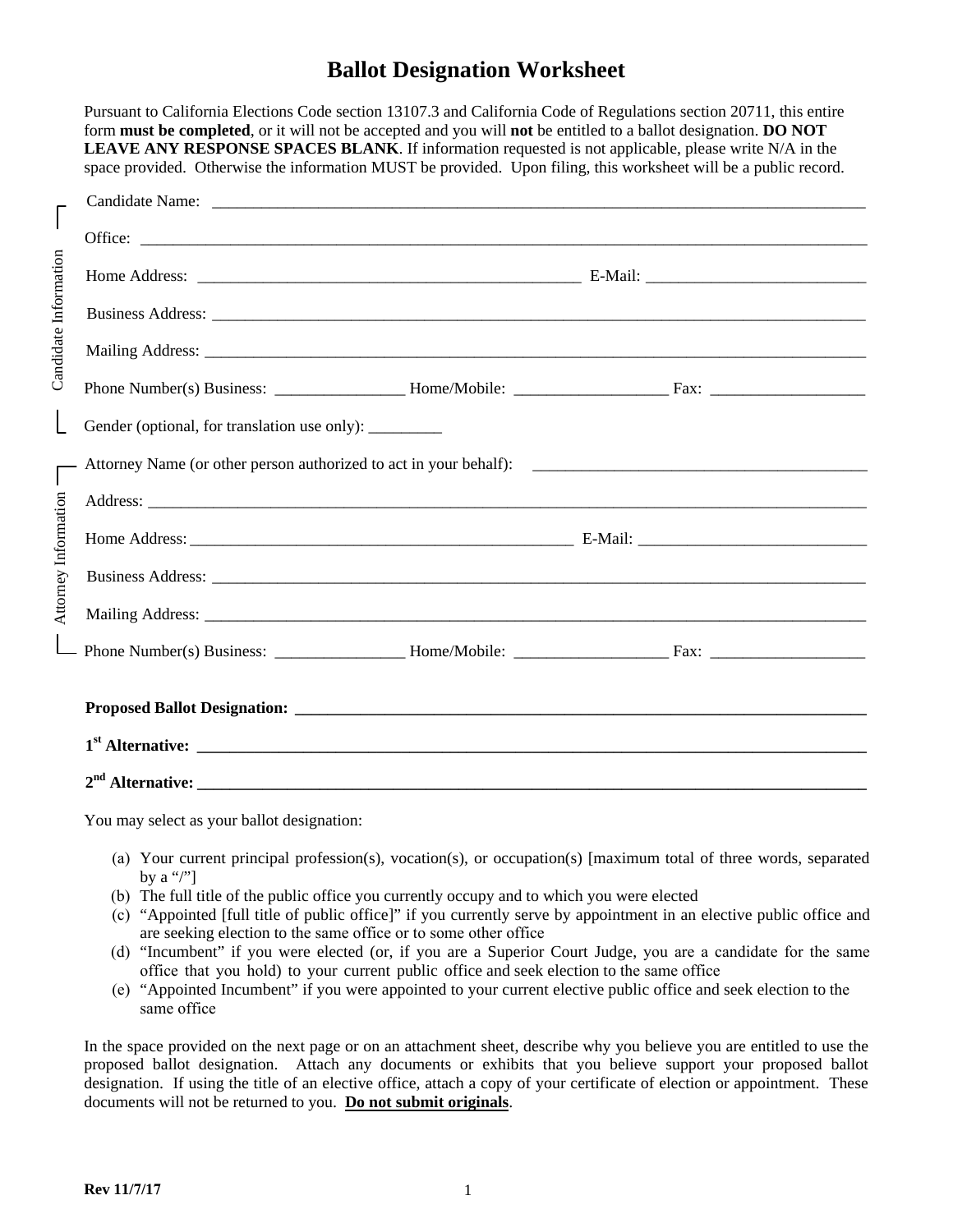If your proposed ballot designation includes the word "volunteer," indicate the title of your volunteer position and the name of the entity for which you volunteer along with a brief description of the type of volunteer work you do and the approximate amount of time involved. You may only use the ballot designation "community volunteer" if you volunteer for a  $501(c)(3)$  charitable, educational, or religious organization, a governmental agency or an educational institution. You may not use "community volunteer" together with another designation.

**Remember, it is your responsibility to justify your proposed ballot designation and to provide all requested details.** For your reference, attached are Elections Code sections 13107 and 13107.3, and 2 California Code of Regulations (CCR) section 20711. You may also wish to consult Elections Code section 13107.5 ("community volunteer") and 2 CCR sections 20712 - 20719 (found at www.sos.ca.gov).

| Justification for use of proposed ballot designation: |                                                                                                                                 |  |              |                 |  |  |  |
|-------------------------------------------------------|---------------------------------------------------------------------------------------------------------------------------------|--|--------------|-----------------|--|--|--|
|                                                       |                                                                                                                                 |  |              |                 |  |  |  |
|                                                       |                                                                                                                                 |  |              |                 |  |  |  |
|                                                       |                                                                                                                                 |  |              |                 |  |  |  |
|                                                       | Person(s) who can verify this information:                                                                                      |  |              |                 |  |  |  |
|                                                       |                                                                                                                                 |  |              |                 |  |  |  |
|                                                       |                                                                                                                                 |  |              |                 |  |  |  |
|                                                       |                                                                                                                                 |  |              |                 |  |  |  |
|                                                       |                                                                                                                                 |  |              |                 |  |  |  |
|                                                       | Before signing below, answer the following questions.                                                                           |  |              |                 |  |  |  |
|                                                       | Does your proposed ballot designation:                                                                                          |  |              |                 |  |  |  |
|                                                       | 1) Use only a portion of the title of your current elected office?                                                              |  | $Yes\square$ | No <sub>1</sub> |  |  |  |
| 2)                                                    | Use only the word "Incumbent" for an elective office (other than Superior Court Judge)<br>to which you were elected?            |  | $Yes\Box$    | No              |  |  |  |
| 3)                                                    | Use more than three total words for your principal professions, vocations or<br>occupations?                                    |  | $Yes\square$ | No <sub>1</sub> |  |  |  |
| 4)                                                    | Suggest an evaluation of you, such as outstanding, leading, expert, virtuous, or eminent?                                       |  | $Yes\square$ | No <sub>1</sub> |  |  |  |
| 5)                                                    | Refer to a status (Veteran, Activist, Founder, Scholar), rather than a profession, vocation                                     |  |              |                 |  |  |  |
|                                                       | or occupation?                                                                                                                  |  | $Yes\square$ | No <sub>1</sub> |  |  |  |
| 6)                                                    | Abbreviate the word "retired"?                                                                                                  |  | $Yes\Box$    | No              |  |  |  |
| 7)                                                    | Place the word "retired" after the words it modifies? Example: Accountant, retired                                              |  | $Yes\square$ | No <sub>1</sub> |  |  |  |
| 8)                                                    | Use any word or prefix (except "retired") such as "former" or "ex-" to refer to a former<br>profession, vocation or occupation? |  | $Yes\square$ | No <sub>1</sub> |  |  |  |
| 9)                                                    | Use the word "retired" along with a current profession, vocation, or occupation?                                                |  | $Yes\square$ | No <sub>1</sub> |  |  |  |
|                                                       | Example: Retired Firefighter/Teacher                                                                                            |  |              |                 |  |  |  |
|                                                       | 10) Use the name of a political party or political body?                                                                        |  | $Yes\square$ | No <sub>1</sub> |  |  |  |
|                                                       | 11) Refer to a racial, religious, or ethnic group?                                                                              |  | $Yes\square$ | No <sub>1</sub> |  |  |  |
|                                                       | 12) Refer to any activity prohibit by law?                                                                                      |  | $Yes\square$ | No <sub>1</sub> |  |  |  |

**If the answer to any of these questions is "Yes," your proposed ballot designation is likely to be rejected.**

Candidate's Signature \_\_\_\_\_\_\_\_\_\_\_\_\_\_\_\_\_\_\_\_\_\_\_\_\_\_\_\_\_\_\_\_\_\_\_\_\_\_\_\_\_\_\_\_\_\_\_\_ Date \_\_\_\_\_\_\_\_\_\_\_\_\_\_\_\_\_\_\_\_\_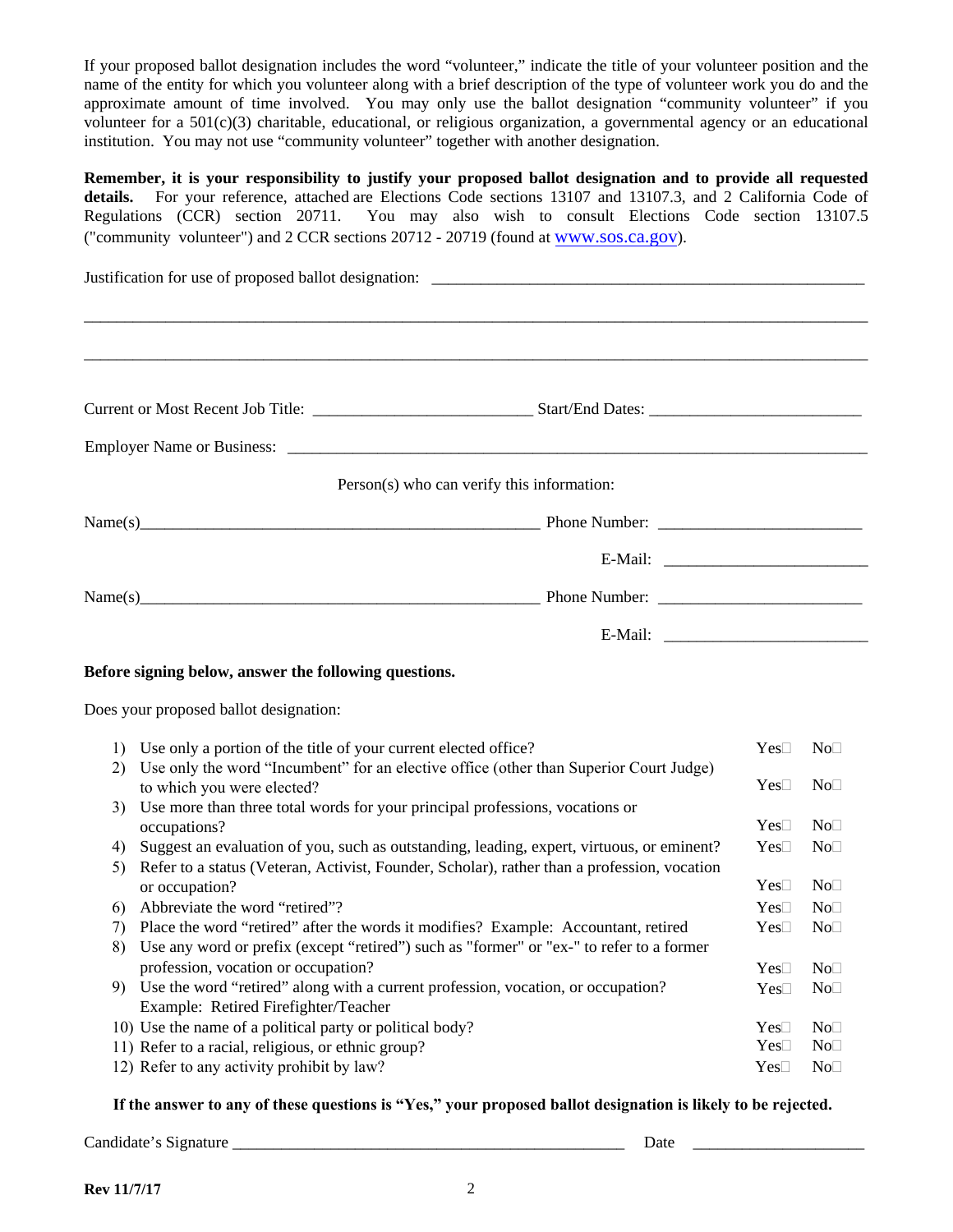#### For your reference, the relevant provisions of Elections Code section 13107 are reproduced below:

### **13107.**

(a) With the exception of candidates for Justice of the State Supreme Court or court of appeal, immediately under the name of each candidate, and not separated from the name by any line, unless the designation made by the candidate pursuant to Section 8002.5 must be listed immediately below the name of the candidate pursuant to Section 13105, and in that case immediately under the designation, may appear at the option of the candidate only one of the following designations:

(1) Words designating the elective city, county, district, state, or federal office which the candidate holds at the time of filing the nomination documents to which he or she was elected by vote of the people.

(2) The word "incumbent" if the candidate is a candidate for the same office which he or she holds at the time of filing the nomination papers, and was elected to that office by a vote of the people.

(3) No more than three words designating either the current principal professions, vocations, or occupations of the candidate, or the principal professions, vocations, or occupations of the candidate during the calendar year immediately preceding the filing of nomination documents.

(4) The phrase "appointed incumbent" if the candidate holds an office by virtue of appointment, and the candidate is a candidate for election to the same office, or, if the candidate is a candidate for election to the same office or to some other office, the word "appointed" and the title of the office. In either instance, the candidate may not use the unmodified word "incumbent" or any words designating the office unmodified by the word "appointed." However, the phrase "appointed incumbent" shall not be required of a candidate who seeks reelection to an office which he or she holds and to which he or she was appointed, as a nominated candidate, in lieu of an election, pursuant to Sections 5326 and 5328 of the Education Code or Section 7228, 7423, 7673, 10229, or 10515 of this code.

(b) (1) Except as specified in paragraph (2), for candidates for judicial office, immediately under the name of each candidate, and not separated from the name by any line, only one of the following designations may appear at the option of the candidate:

(A) Words designating the city, county, district, state, or federal office held by the candidate at the time of filing the nomination documents.

(B) The word "incumbent" if the candidate is a candidate for the same office that he or she holds at the time of filing the nomination papers.

(C) No more than three words designating either the current principal professions, vocations, or occupations of the candidate, or the principal professions, vocations, or occupations of the candidate during the calendar year immediately preceding the filing of nomination documents.

(2) For a candidate for judicial office who is an active member of the State Bar employed by a city, county, district, state, or by the United States, the designation shall appear as one of the following:

(A) Words designating the actual job title, as defined by statute, charter, or other governing instrument.

(B) One of the following ballot designations: "Attorney," "Attorney at Law," "Lawyer," or "Counselor at Law." The designations "Attorney" and "Lawyer" may be used in combination with one other current principal profession, vocation, or occupation of the candidate, or the principal profession, vocation, or occupation of the candidate during the calendar year immediately preceding the filing of nomination documents.

(3) A designation made pursuant to subparagraph (A) of paragraph (1) or paragraph (2) shall also contain relevant qualifiers, as follows:

(A) If the candidate is an official or employee of a city, the name of the city shall appear preceded by the words "City of."

(B) If the candidate is an official or employee of a county, the name of the county shall appear preceded by the words "County of."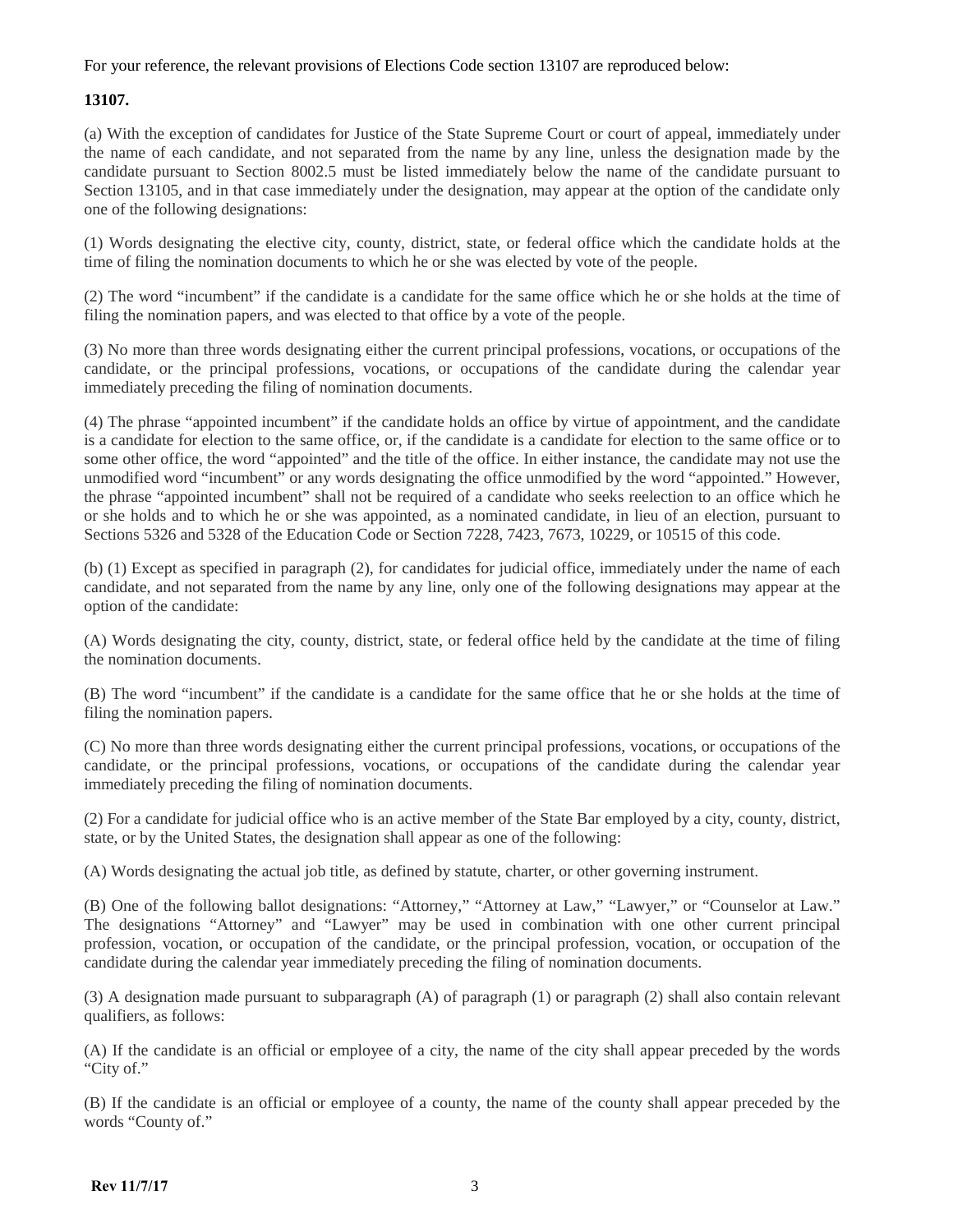(C) If the candidate is an official or employee of a city and county, the name of the city and county shall appear preceded by the words "City and County."

(D) If the candidate performs quasi-judicial functions for a governmental agency, the full name of the agency shall be included.

(c) A candidate for superior court judge who is an active member of the State Bar and practices law as one of his or her principal professions shall use one of the following ballot designations as his or her ballot designation: "Attorney," "Attorney at Law," "Lawyer," or "Counselor at Law." The designations "Attorney" and "Lawyer" may be used in combination with one other current principal profession, vocation, or occupation of the candidate, or the principal profession, vocation, or occupation of the candidate during the calendar year immediately preceding the filing of nomination documents.

(d) For purposes of this section, all California geographical names shall be considered to be one word. Hyphenated words that appear in any generally available standard reference dictionary, published in the United States at any time within the 10 calendar years immediately preceding the election for which the words are counted, shall be considered as one word. Each part of all other hyphenated words shall be counted as a separate word.

(e) The Secretary of State and any other elections official shall not accept a designation of which any of the following would be true:

- (1) It would mislead the voter.
- (2) It would suggest an evaluation of a candidate, such as outstanding, leading, expert, virtuous, or eminent.

(3) It abbreviates the word "retired" or places it following any word or words which it modifies.

(4) It uses a word or prefix, such as "former" or "ex-," which means a prior status. The only exception is the use of the word "retired."

(5) It uses the name of any political party, whether or not it has qualified for the ballot.

(6) It uses a word or words referring to a racial, religious, or ethnic group.

(7) It refers to any activity prohibited by law.

(f) If, upon checking the nomination documents and the ballot designation worksheet described in Section 13107.3, the elections official finds the designation to be in violation of any of the restrictions set forth in this section, the elections official shall notify the candidate by registered or certified mail return receipt requested, addressed to the mailing address provided on the candidate's ballot designation worksheet.

(1) The candidate shall, within three days, excluding Saturday, Sunday, and state holidays, from the date he or she receives notice by registered or certified mail, or from the date the candidate receives actual notice of the violation, whichever occurs first, appear before the elections official or, in the case of the Secretary of State, notify the Secretary of State by telephone, and provide a designation that complies with subdivision (a) or (b).

(2) If a candidate fails to provide a designation that complies with subdivision (a) or (b) within the three-day period specified in paragraph (1), a designation shall not appear after the candidate's name.

(g) A designation given by a candidate shall not be changed by the candidate after the final date for filing nomination documents, except as specifically requested by the elections official as specified in subdivision (f) or as provided in subdivision (h). The elections official shall maintain a copy of the ballot designation worksheet for each candidate that appears on the ballot in the county for the same period of time as applied to nomination documents pursuant to Section 17100.

(h) The designation shall remain the same for all purposes of both primary and general elections, unless the candidate, at least 98 days before the general election, requests in writing a different designation which the candidate is entitled to use at the time of the request.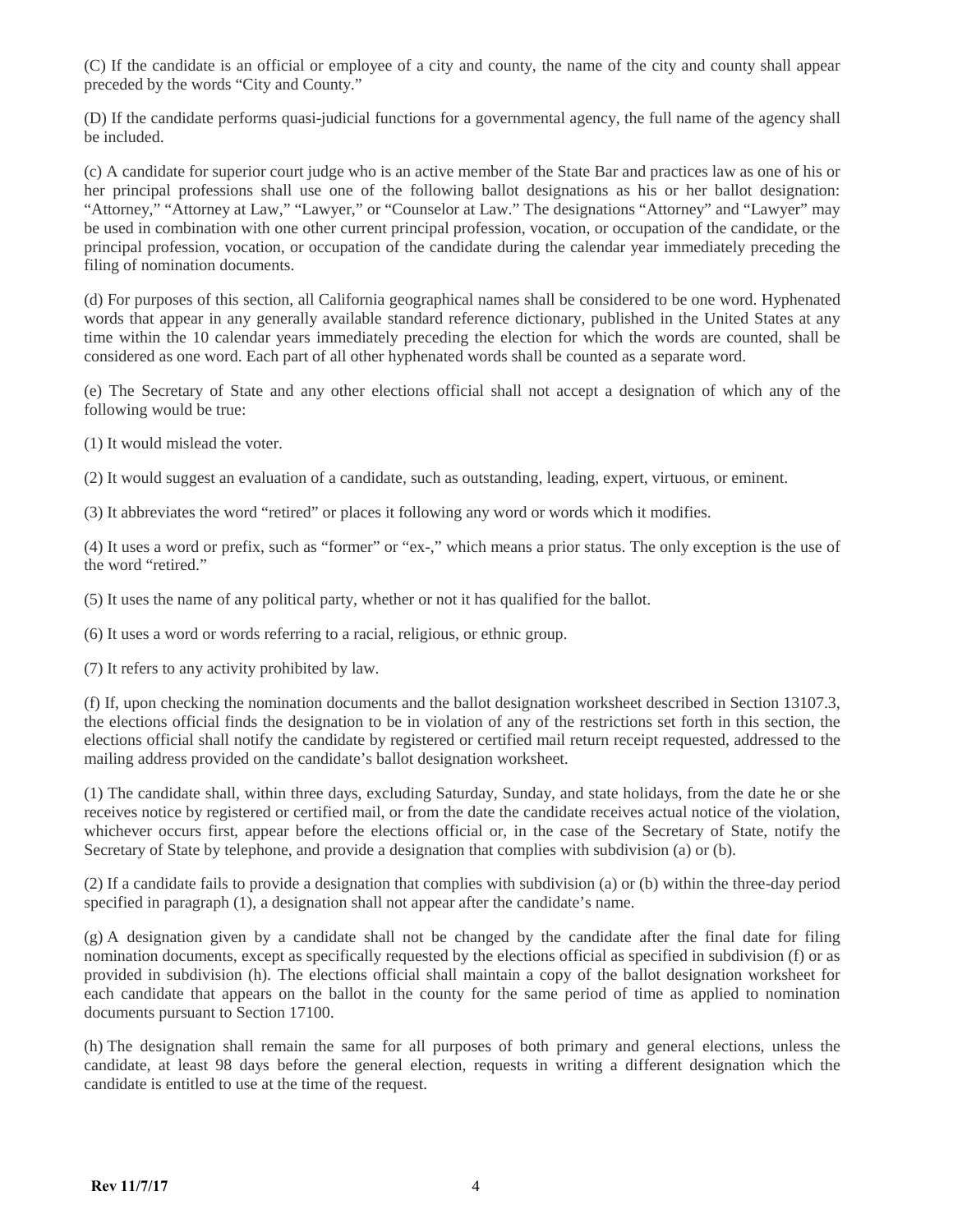### For your reference, Elections Code section 13107.3 is reproduced below:

## **13107.3**

(a) A candidate who submits a ballot designation pursuant to subdivision (a) of Section 13107 shall file a ballot designation worksheet that supports the use of that ballot designation by the candidate, in a format prescribed by the Secretary of State.

(b) The ballot designation worksheet shall be filed with the elections official at the same time that the candidate files his or her declaration of candidacy.

(c) In the event that a candidate fails to file a ballot designation worksheet in accordance with subdivision (a), no designation shall appear under the candidate's name on the ballot.

For your reference, Elections Code section 13107.5 is reproduced below:

### **13107.5.**

(a) A candidate's ballot designation as "community volunteer" shall constitute a valid principal vocation or occupation for purposes of subdivision (a) of Section 13107, if not otherwise in violation of any of the restrictions set forth in that section, and subject to the following conditions:

(1) A candidate's community volunteer activities constitute his or her principal profession, vocation, or occupation.

(2) A candidate is not engaged concurrently in another principal profession, vocation, or occupation.

(3) A candidate may not use the designation of "community volunteer" in combination with any other principal profession, vocation, or occupation designation.

(b) The Secretary of State shall by regulation define what constitutes a community volunteer for purposes of this section.

For your reference, 2 CCR 20711 is reproduced below:

### **20711. Ballot Designation Worksheet.**

(a) In order to facilitate review of a candidate's proposed ballot designation by the Secretary of State pursuant to Elections Code § 13107, the candidate shall submit, at the time of filing his or her proposed ballot designation on the Declaration of Candidacy, a completed Ballot Designation Worksheet on a form provided by the Secretary of State.

(b) All Ballot Designation Worksheets filed with the Office of the Secretary of State or the county elections officials pursuant to this section shall be public records and shall be available for inspection and copying at the public counter of the Elections Division of the Office of the Secretary of State, Fifth Floor, 1500 11th Street, Sacramento, California 95814, or at the office of the applicable county elections official.

(c) The Secretary of State shall provide a master copy or copies of the Ballot Designation Worksheet to all elections officials responsible for providing and accepting the nomination documents for candidates in elections for offices certified by the Secretary of State. The Ballot Designation Worksheet shall request that the candidate proposing the ballot designation provide the following information:

(1) The candidate's name, home, business and mailing addresses, telephone numbers, e-mail address, if available, and fax number;